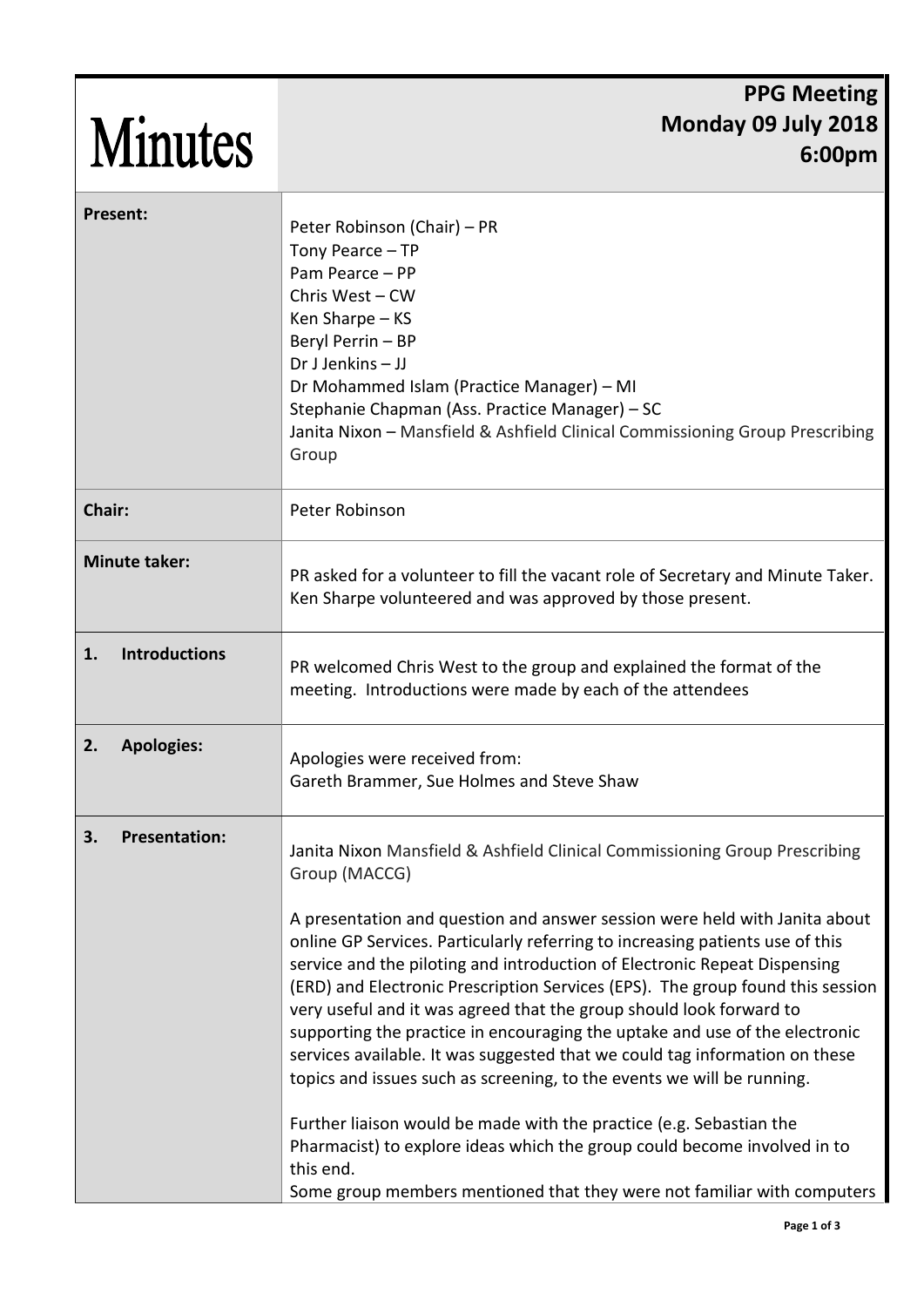|    |                                                    | so there developments were not easy to take advantage of.                                                                                                                                                                                                                                                                              |
|----|----------------------------------------------------|----------------------------------------------------------------------------------------------------------------------------------------------------------------------------------------------------------------------------------------------------------------------------------------------------------------------------------------|
|    |                                                    | PR, on behalf of the group, thanked Janita for her input. Janita then left the<br>meeting. Her presentation will be sent to the group.                                                                                                                                                                                                 |
| 4. | Minutes from last<br>meeting:                      | 14 May 2018                                                                                                                                                                                                                                                                                                                            |
|    |                                                    | PR reminded the group that the minutes were circulated two weeks prior to<br>the next meeting to allow plenty of time for reading.                                                                                                                                                                                                     |
| 5. | <b>Matters Arising</b><br>not covered<br>elsewhere | Matters Arising from the minutes:                                                                                                                                                                                                                                                                                                      |
|    |                                                    | CW requested clarification on Item $5(1)$ – MI clarified that Willowbrook<br>Medical Practice (WMP) had ended its contract to manage the Ashfield<br>Medical Practice which, from 2 July 2018, was managed by Harwood Medical<br>Practice. Consequently, that the equivalent of one GP per day would be<br>released back to WMP.       |
|    |                                                    | BP requested clarification on Item $7(2)$ – MI gave a brief clarification of the<br>recruitment situation as this issue was raised later in the meeting (Practice<br>Update).                                                                                                                                                          |
|    |                                                    | There being no further issues arising, the minutes of the meeting held on 14<br>May 2108 were agreed.                                                                                                                                                                                                                                  |
| 6. | <b>Sharing</b><br>Information:                     | SC described to the group the need for clarification of individual personal<br>agreement for the sharing of personal information (Data) from the Practice<br>to the group and between individual members of the group.                                                                                                                 |
|    |                                                    | All members of the group personally agreed to the sharing of pertinent<br>information relating to the groups work both from/to the practice and<br>personally between individual members. All members present completed the<br>required authorisation document to this effect.                                                         |
|    | 7. Yearly Partnership<br>Plan                      | SC presented to the group PR's document:<br>Proposed PPG Action Plan - Practice Support in Partnership                                                                                                                                                                                                                                 |
|    |                                                    | PR led an in-depth discussion concerning the groups need to prioritise issues<br>from the Action Plan.                                                                                                                                                                                                                                 |
|    |                                                    | Consequently, it was agreed that the four priorities would be:<br>1. Flu Clinic Support - to be linked with Bowel Cancer and Aortic<br>Aneurysm screening.<br>2. Improving Practice Access to Appointments for Treatment.<br>(The above two being the initial areas of focus)<br>3. Communications with Patients and Practice Members. |